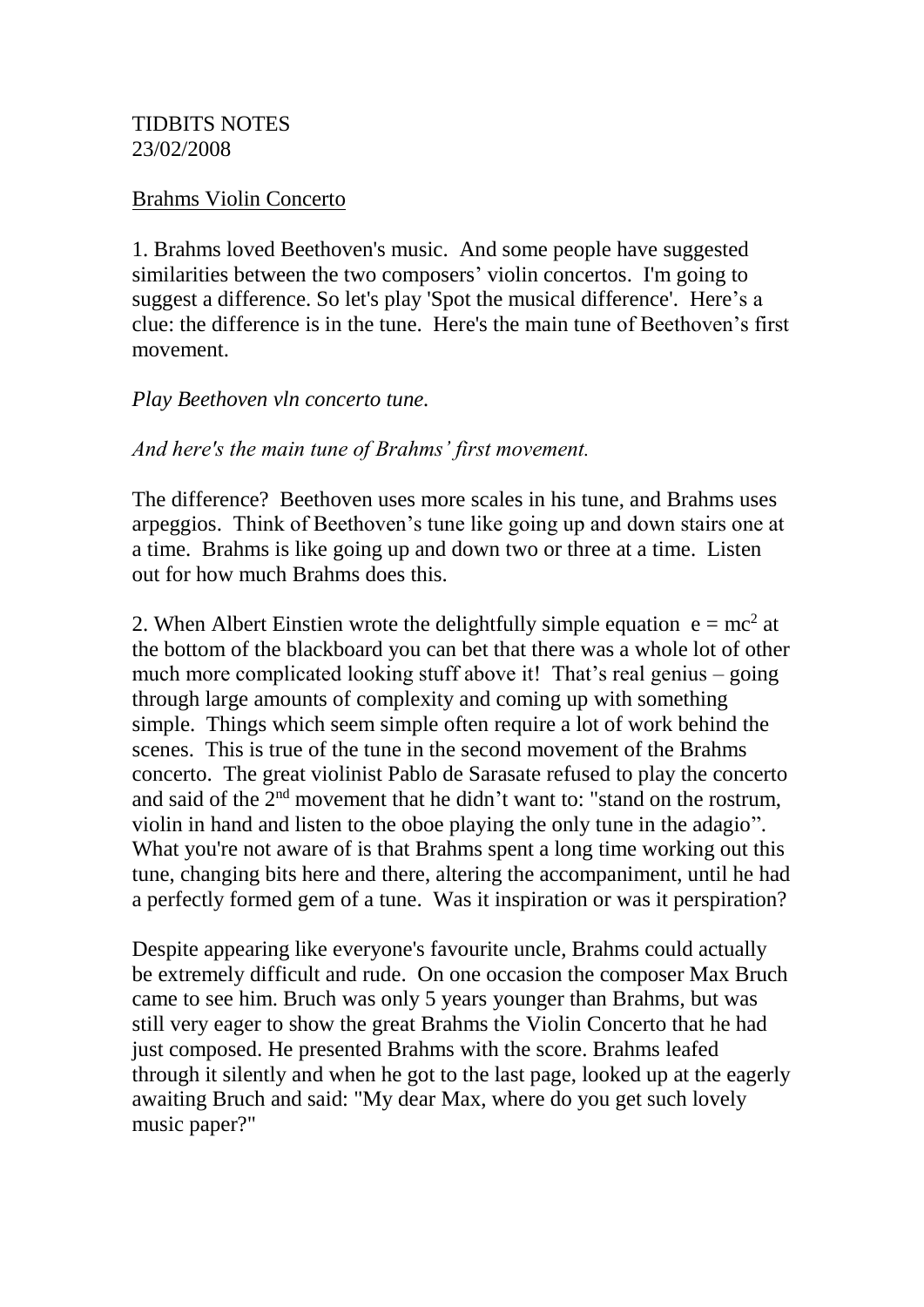## Sibelius Valse Triste

Sibelius wrote this music as part of a suite to accompany a play called 'Death'. The original programme notes are below - as you hear the music try to imagine which part of the story we've got to.

*It is night. The son, who has been watching beside the bedside of his sick mother, has fallen asleep from sheer weariness, Gradually a ruddy light is diffused through the room: there is a sound of distant music: the glow and the music steal nearer until the strains of a valse melody float distantly to our ears. The sleeping mother awakens, rises from her bed and, in her long white garment, which takes the semblance of a ball dress, begins to move silently and slowly to and fro. She waves her hands and beckons in time to the music, as though she were summoning a crowd of invisible guests. And now they appear, these strange visionary couples, turning and gliding to an unearthly valse rhythm. The dying woman mingles with the dancers; she strives to make them look into her eyes, but the shadowy guests one and all avoid her glance. Then she seems to sink exhausted on her bed and the music breaks off. Presently she gathers all her strength and invokes the dance once more, with more energetic gestures than before. Back come the shadowy dancers, gyrating in a wild, mad rhythm. The weird gaiety reaches a climax; there is a knock at the door, which flies wide open; the mother utters a despairing cry; the spectral guests vanish; the music dies away. Death stands on the threshold.*

# Peter Fender Speechless

On Thursday mornings when I was about 14 or 15 school started with an hour of English. And we often had to do essay writing practice. One Thursday morning our teacher asked to write an essay - "OK, off you go, write an essay." "Excuse me sir, an essay about what?" "Oh, just an essay." It was impossible! Writing music can be a bit like that. "Off you go, write a piece of music". So for all you budding composers, a word of advice. Find a framework for your composition. My son Andrew helped a little while ago to write some music to accompany a group of dancers at a Holocaust memorial event. Sibelius wrote incidental music to a play. Strong frameworks. In the following piece the framework is the poems that my mother wrote. Without such a framework I'm not sure I'd have ever completed a piece!